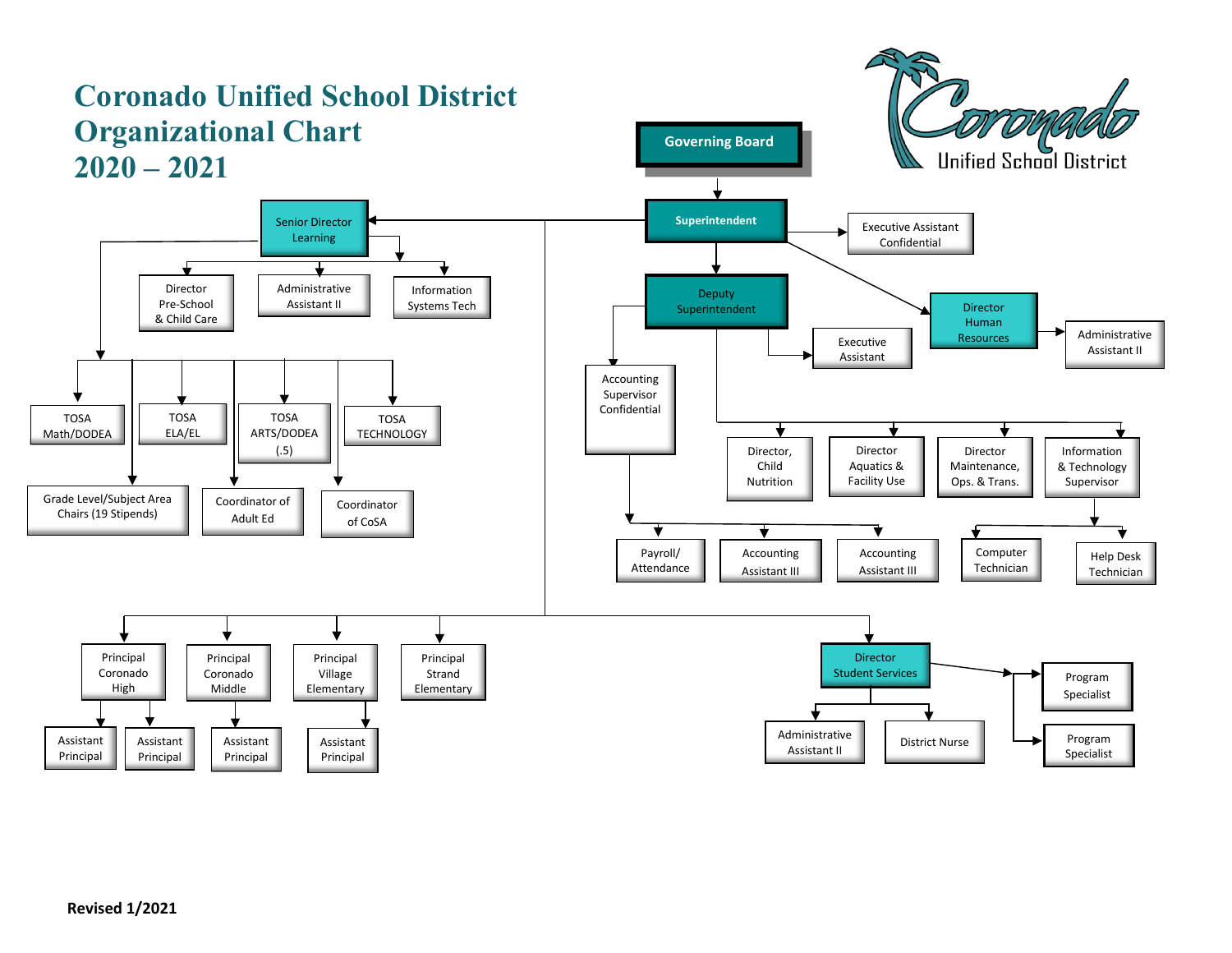|  | Director of Maintenance, Operations and Transportation Mr. Gary Hall |  |
|--|----------------------------------------------------------------------|--|
|  |                                                                      |  |
|  |                                                                      |  |
|  |                                                                      |  |
|  |                                                                      |  |
|  |                                                                      |  |
|  |                                                                      |  |
|  |                                                                      |  |
|  |                                                                      |  |
|  |                                                                      |  |
|  |                                                                      |  |
|  |                                                                      |  |
|  |                                                                      |  |
|  |                                                                      |  |